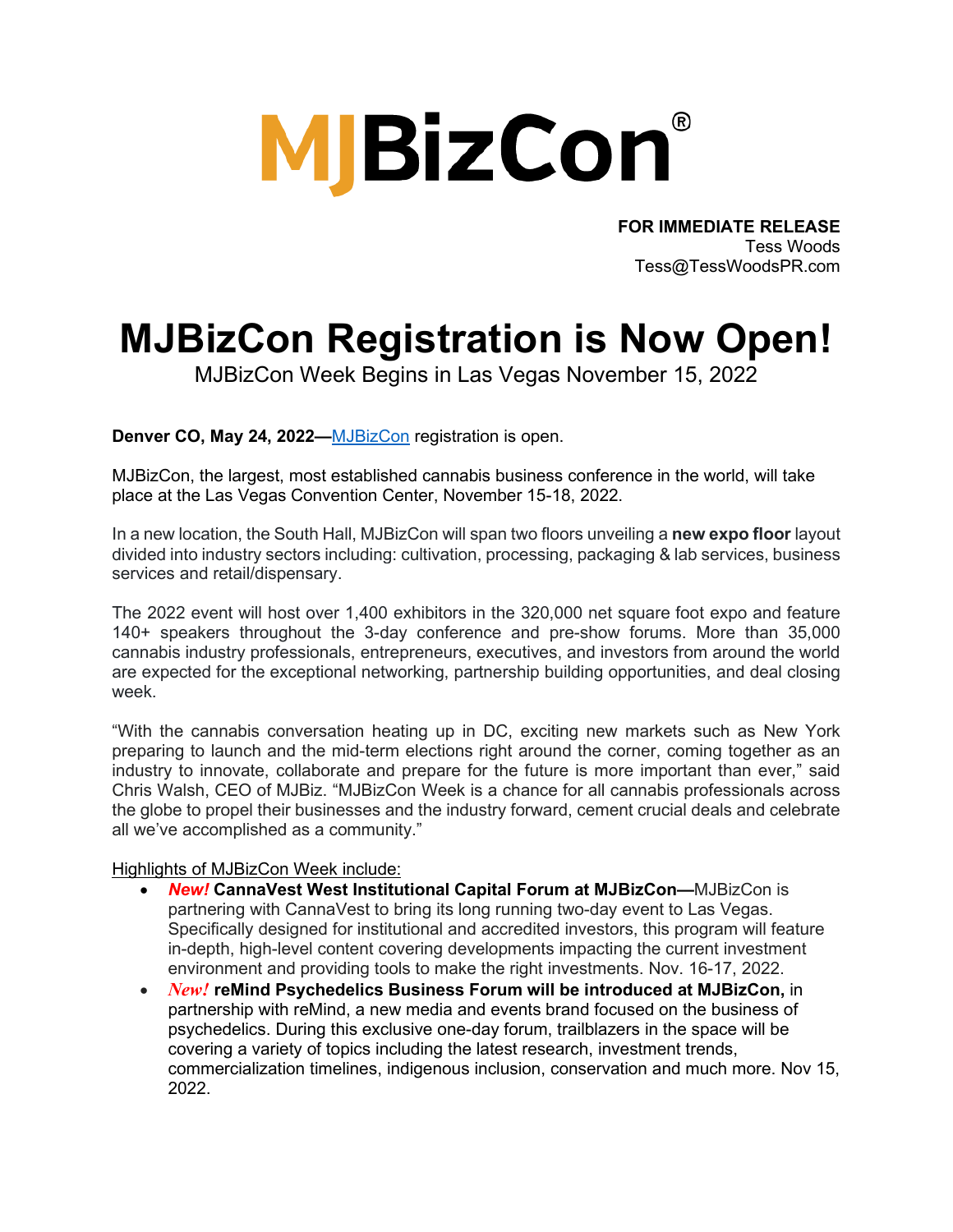- *New!* **MJBiz Marketing Forum—** The Marketing Forum will deliver the marketing strategies and tools for the future of marketing, trends you need to be prepared for, how to leverage data, and more. Nov 15, 2022.
- *Redesigned!* **MJBiz Hemp and CBD Forum—**This one-day forum will take a deep dive into the business of hemp and CBD; Delta-8 THC, smokeable hemp and other hempderived and low-THC products. Nov 15, 2022
- *New!* **MJBizCon Social Equity Scholarship Fund**—MJBizCon is pleased to announce its creation of a scholarship fund that will serve new social equity applicants or license holders who do not have the financial resources to attend. The fund will provide full conference & expo access to recipients. MJBizCon is inviting the industry to join in and donate so more social equity applicants can be accepted. To partner/contribute to the fund or to apply, please visit: https://mjbizconference.com/social-equity-scholarship/
- *New!* **Innovative Product Showcase—**The industry's 100 most innovative products will be on display for attendees to view and vote for their favorites – products with the most votes will receive recognition on the final day of MJBizCon.

"This year's MJBizCon will be the most influential yet. We're introducing more personal ways to network, an easier to navigate Expo Hall, fun-filled outdoor spaces and new content in cannabis marketing, CBD, and psychedelics," said Jess Tyler, SVP Events & Sales, MJBiz. "As always, we will highlight the latest equipment, trends and opportunities in cannabis, but 2022 will be a breakout year for how we're responding in better ways to what our audience wants."

Expo hall features will also include: tours, Podcast Row, two Exhibitor Spotlight Theaters and more.

[Speaker applications](https://mjbiz22-mjbizspeak.cm.mapyourshow.com/2_0/index.cfm/proposals:main) are being accepted through June 10, 2022. Podcast Row and Press Applications are also open. Full agenda to come in August.

### **ABOUT MJBiz**

MJBiz is the leading B2B resource for the cannabis industry. Founded in 2011, it is the most trusted publisher and event producer serving cannabis industry entrepreneurs and investors from around the globe. MJBiz produces MJBizCon, the longest-running and largest cannabis trade show in the world. The 2015-2019 events were each named to Trade Show Executive's Fastest 50 list and ranks on the Gold 100 list of largest tradeshows in the U.S. The 2022 event will return to Las Vegas November 15-18, 2022. The MJBiz team also produces news and analysis of the marijuana and hemp industries via [MJBizDaily,](https://mjbizdaily.com/) [Hemp Industry Daily,](https://hempindustrydaily.com/) [MJBiz Magazine,](https://mjbizdaily.com/marijuana-business-magazine/) [MJBiz](https://insights.mjbizdaily.com/factbook/)  [Factbook,](https://insights.mjbizdaily.com/factbook/) and [MJBizScience's](https://mjbizscience.com/) Emerald Conference. For more information about MJBizCon or MJBiz, please visit [www.MJBizCon.com](http://www.mjbizcon.com/) and www.MJBizDaily.com.

#### **ABOUT EMERALD**

Emerald's talented and experienced team grows our customers' businesses 365 days a year through connections, content, and commerce. We expand connections that drive new business opportunities, product discovery, and relationships with over 140 annual events, matchmaking, and lead-gen services. We create content to ensure that our customers are on the cutting edge of their industries and are continually developing their skills. And we power commerce through efficient year-round buying and selling. We do all this by seamlessly integrating in-person and digital platforms and channels. Emerald is immersed in the industries we serve and committed to supporting the communities in which we operate. As true partners, we create experiences that inspire, amaze, and deliver breakthrough results. Emerald acquired MJBiz in January 2022.